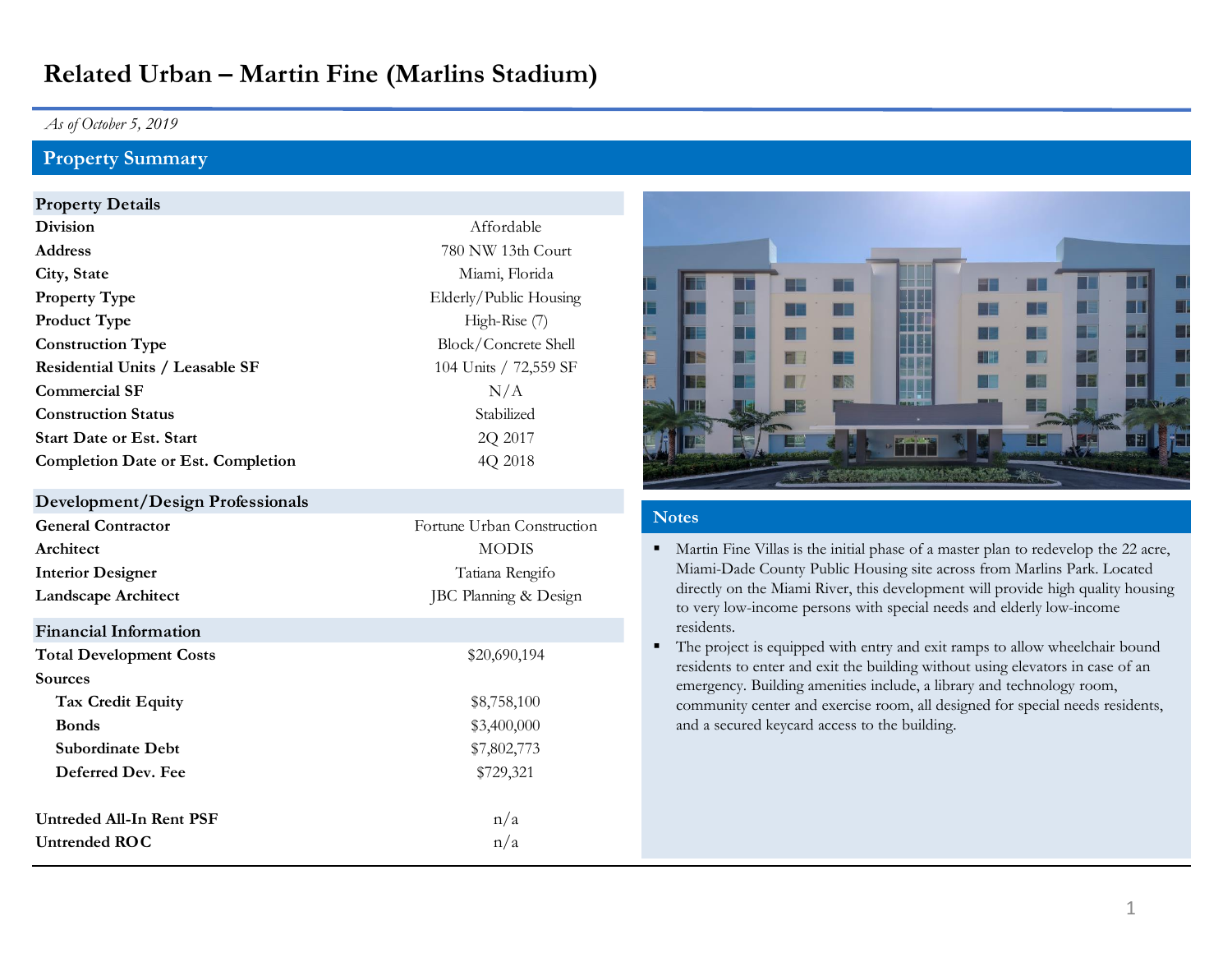# **Related Urban – The Gallery at River Parc (Marlins Stadium)**

## *As of October 5, 2019*

# **Property Summary**

## **Property Details**

| <b>Division</b>                           | Affordable             |
|-------------------------------------------|------------------------|
| <b>Address</b>                            | 1355 NW 7th Street     |
| City, State                               | Miami, Florida         |
| <b>Property Type</b>                      | Mix Income Development |
| <b>Product Type</b>                       | High-Rise $(11)$       |
| <b>Construction Type</b>                  | Block, Concrete Shell  |
| <b>Residential Units / Leasable SF</b>    | 150 Units / 98,160 SF  |
| <b>Commercial SF</b>                      | 3,800 SF               |
| <b>Construction Status</b>                | Pre-Construction       |
| <b>Start Date or Est. Start</b>           | 4Q 2019                |
| <b>Completion Date or Est. Completion</b> | 1Q 2021                |
|                                           |                        |

#### **Development/Design Professionals**

| <b>General Contractor</b>  | Fortune Urban Construction |
|----------------------------|----------------------------|
| Architect                  | Modis Architects           |
| <b>Interior Designer</b>   | Tatiana Rengifo            |
| <b>Landscape Architect</b> | JBC Planning & Design      |
|                            |                            |

# **Financial Information**

| \$37,539,655 |
|--------------|
|              |
| \$6,329,710  |
| \$24,850,000 |
| \$4,100,000  |
| \$2,259,945  |
| n/a          |
| n/a          |
|              |



## **Notes**

- The Gallery at River Parc will be a new 150-unit affordable and workforce housing development consisting of an 11-story residential building with surface parking. The Gallery at River Parc is located in Little Havana across from Marlins Park and within minutes of major employment corridors in Miami's Health District and Downtown. The Project will be developed on a portion of a public housing site owned by Miami-Dade County..
- Warrant approval received.
- Working on HUD approval for financial closing in October.
- 80/20 Bond Financing with Income Averaging
	- $\blacksquare$  20% at 30% AMI
	- $\blacksquare$  30% at 80% AMI
	- $\blacksquare$  50% at 140% AMI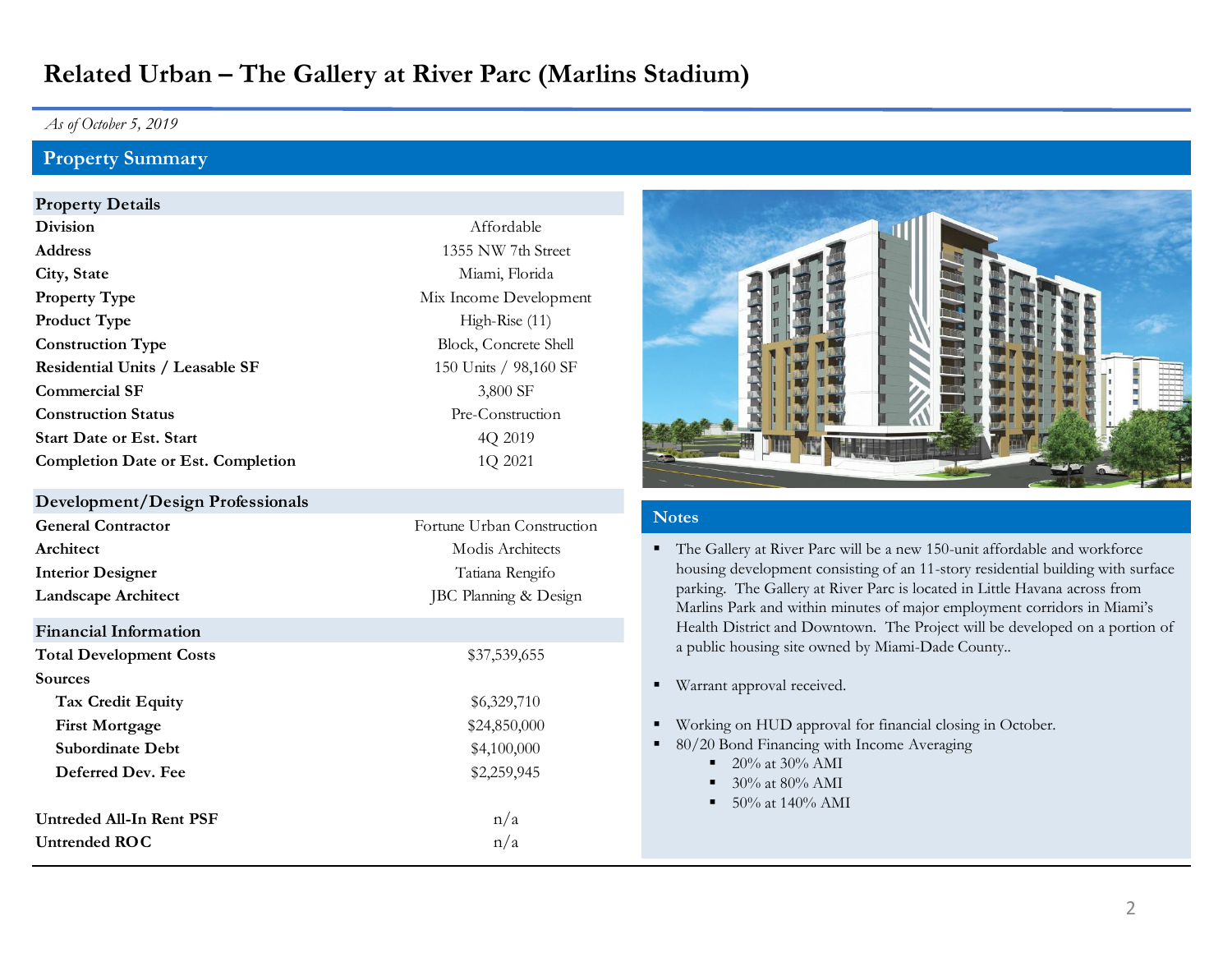# **Related Urban – Brisas del Rio (Stadium Site)**

## *As of October 5, 2019*

## **Property Summary**

#### **Property Details**

| <b>Division</b>                           | Affordable                  |
|-------------------------------------------|-----------------------------|
| <b>Address</b>                            | 850 NW 13th Court           |
| City, State                               | Miami, Florida              |
| <b>Property Type</b>                      | Elderly Public Housing/Affo |
| <b>Product Type</b>                       | High-Rise $(13)$            |
| <b>Construction Type</b>                  | New Construction            |
| Residential Units / Leasable SF           | 168 Units / 89,520 SF       |
| <b>Commercial SF</b>                      | N/A                         |
| <b>Construction Status</b>                | Pre-Construction            |
| <b>Start Date or Est. Start</b>           | 4Q 2019                     |
| <b>Completion Date or Est. Completion</b> | 3Q 2021                     |
|                                           |                             |

#### **Development/Design Professionals**

| <b>General Contractor</b>    | Fortune Urban Construction |
|------------------------------|----------------------------|
| Architect                    | <b>MODIS</b>               |
| <b>Interior Designer</b>     | Tatiana Rengifo            |
| <b>Landscape Architect</b>   | JBC Planning & Design      |
| <b>Financial Information</b> |                            |

| <b>Total Development Costs</b> | \$36,515,657 |
|--------------------------------|--------------|
| <b>Sources</b>                 |              |
| <b>Tax Credit Equity</b>       | \$14,325,091 |
| <b>First Mortgage</b>          | \$10,440,000 |
| <b>Subordinate Debt</b>        | \$10,379,245 |
| Deferred Dev. Fee              | \$1,371,321  |
| Untreded All-In Rent PSF       | n/a          |
|                                |              |
| Untrended ROC                  | n/a          |



#### **Notes**

- **EXECUTE:** Brisas del Rio Apartments is the subsequent phase of a multi-phase master plan to redevelop the 22 acre, Miami-Dade County Public Housing site across from Marlins Park. Located directly on the Miami River, Brisas del Rio Apartments is being developed as a 168-unit development that will provide high quality housing to extremely low and low-income elderly households. There will be 27 units set aside for extremely low income, elderly, public housing residents and the balance for elderly residents at or below 50% and 60% of AMI. Brisas del Rio Apartments will be a high-rise building that includes twelve residential floors with ground floor amenities.
- The amenities include a multipurpose room and community center. There will be a common area laundry facility on each residential floor. Upon completion, Brisas del Rio Apartments will feature 72 studio/1-bathroom units and 96 1 bedroom/1-bathroom units.